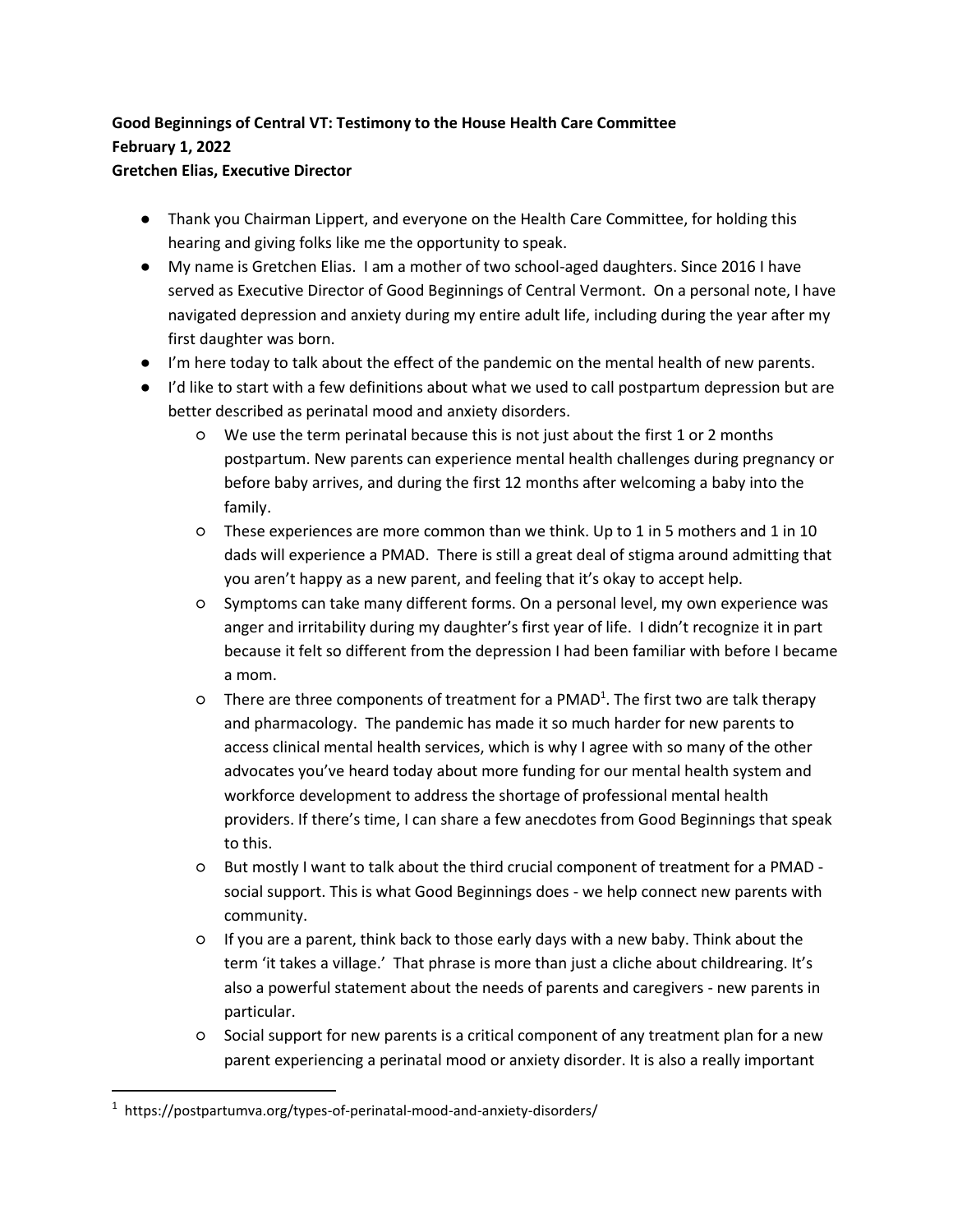'first line of defense' that can help some parents avoid the need to engage with the mental health system entirely. It's what organizations like Good Beginnings provide.

Which gets me to my first point about the impact of the pandemic. It has decimated new parents' opportunities for social support. Again, those of you who are parents, think back to those early days. Think about the kinds of things that supported YOU during your children's first years of life. Playgroups, storytimes, coffee meet ups in kid-friendly locations. Now think about the options available to folks welcoming a baby into their lives now. It is pretty bleak.

My second point is that this is not changing anytime soon. The families that Good Beginnings serves are still making the kinds of difficult decisions that most of us were making during the height of the lockdown. Because they have children under 5, they don't have the privilege of being in fully vaccinated and increasingly boosted households. As we all embark on this journey to hope and recovery, we need to remember the folks for whom that journey is going to be much longer. Let's not forget that they also need social connection. They need access to each other, to services, and to the community. And let's also remember that these are families whose children are too young to be connected to many of the structures or systems that we've been using to get pandemic relief resources to folks. They haven't benefited from the surveillance testing or the access to antigen tests provided by public schools - things that I know have given me a level of comfort and security as a parent.

As a result, more and more expectant and new parents are experiencing mental health challenges. Our partners at Central Vermont Medical Center have noticed in particular an increase in pregnant clients who are reporting prenatal anxiety. And as you already know, there aren't enough mental health clinicians to meet the growing need. Increasingly, when new parents reach out to Good Beginnings for help, we can't find a mental health provider with openings. Prior to the pandemic, the local perinatal mental health coalition maintained a list of 15 or 20 local clinicians who were open to a 'warm referral' from a coalition member. In our most recent outreach to that group, just five clinicians expressed interest in remaining on the list, and none were able to take on a new client. Recently, Good Beginnings worked with a new parent over the course of several months, providing 10 referrals to mental health providers with expertise treating PMADs. This parent has still not found a therapist with openings who takes her insurance, and she gave us permission to share this quote about her experience:

*"I have been left behind in the system. Enough is enough. My daughter is the one who is suffering now as her mother is not who she knows her to be. When I sniffle from a runny nose in the cold- she asks if I am crying. When I am tired, she asks if I am sad. When I hold my head from headache, she asks if I am mad. That's not okay. That's not health care. If I had stage 2 cancer, no one would ask me to come back until it was stage 3, right? No one would accept that for a cancer patient, why is it acceptable for poor mental health that will only grow, increase, fester and cause longer lasting effects along with feelings of abandonment by this horrendous System we call healthcare. Thank you for providing a list and for standing up to find me a therapist. It's time for me to fight back."*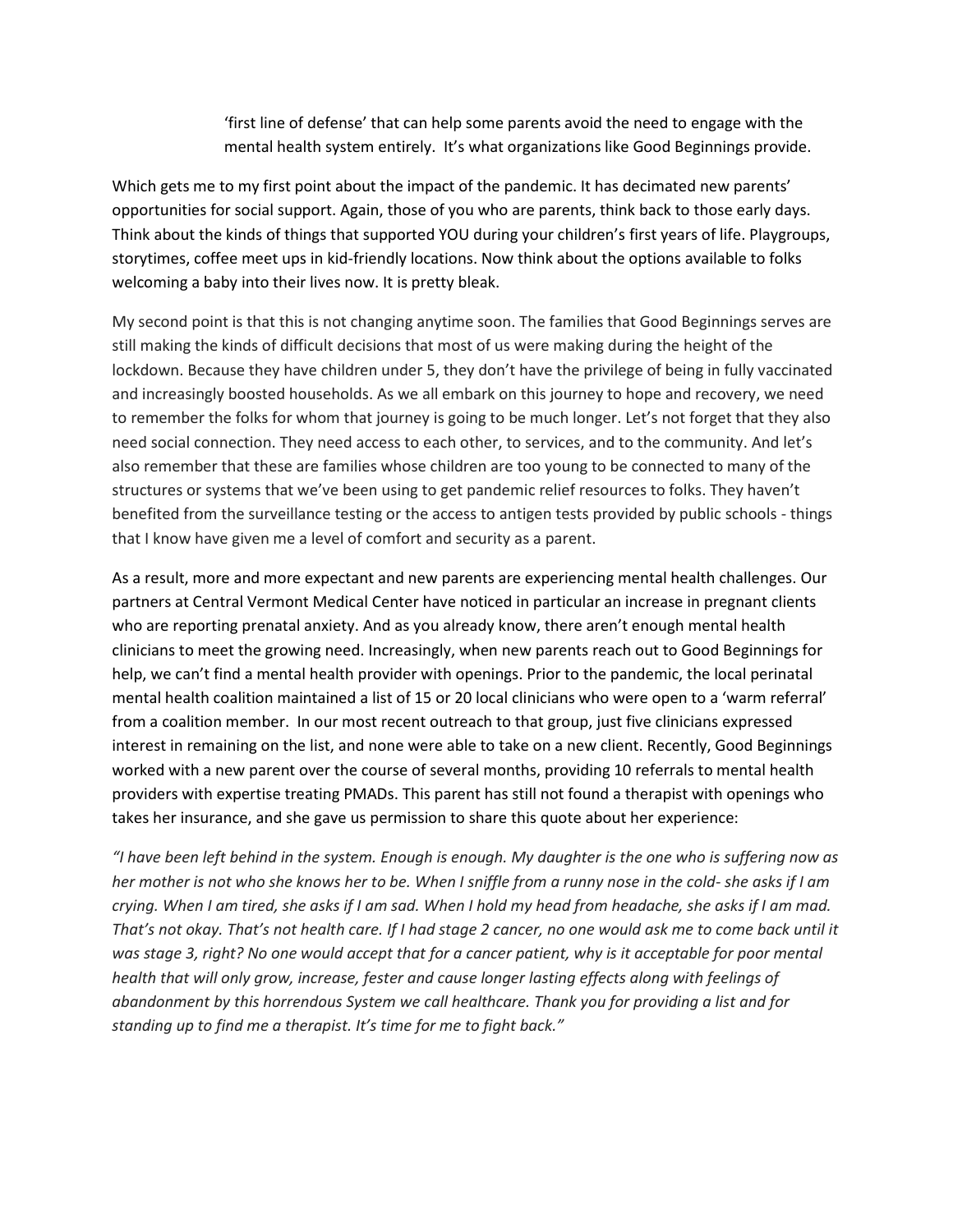Stories like these demonstrate the need for increased funding for the mental health system and for workforce development to address the supply of professional mental health providers.

But at the same time, that isn't necessarily enough. Based on our experience supporting new parents during the pandemic, Good Beginnings hopes that you will consider the following as you approach your policy making this session:

- **Families with children under 5 remain will not join the ranks of the 'fully vaccinated households' for months to come, or even more.** This past fall, families with school-aged children were able to join the ranks of the 'fully vaccinated.' But those caring for a baby, toddler, or preschooler must still weigh the value of each potential activity or outing against the fact that their household is not yet fully vaccinated. As a community, let's not forget those community members whose 'road to hope and recovery' will take more time, and who will continue to need more in terms of precautions, safety measures, and access to masks, testing, and other mitigation measures in order to participate safely in society.
- **The early years of caregiving are a time when having access to a village is especially essential for mental health.** Please don't overlook the critical role of community and social support programs in promoting family mental health. Universal, non-clinical programs for new parents to connect with each other and with the community play an important role in Vermont's early childhood and family mental health systems. They are also cost effective and can often go a long way to address families' mental health needs before they escalate into a crisis. Because these are universal, preventative programs delivered by community partners, they can easily go overlooked when setting statewide funding priorities. But they are a critical part of the equation. If these opportunities disappear, as many were forced to do during the pandemic, the downstream intensive services will feel the impact eventually. We will all benefit from an intentional focus on ensuring that vibrant community-based options return as soon as it is safe.
- **Having multiple pathways for folks to access mental health services is critical.** One bright spot for us during the pandemic has been the role of the behavioral health specialist on the Community Health Team at Central VT Medical Center (CVMC). She reaches out to everyone birthing at CVMC - regardless of whether they have been flagged as at risk for mental health issues. CVMC and Central Vermont Home Health and Hospice are also launching a new program in which every family birthing at CVMC will be offered a prenatal visit from a home health nurse. We need more universal supports during the transition to parenthood, instead of triaging new parents based on a perception of relative risk. More mental health clinicians who are already familiar faces in our child care centers, at schools, in our pediatric offices. So that they are easy to turn to, in places where families already go, and folks don't have to reach out to an unfamiliar person in a crisis.
- Nationwide, there are significant racial inequities in **maternal child health/maternal mental health** outcomes. For example, studies show that BIPOC mothers are twice as likely as white